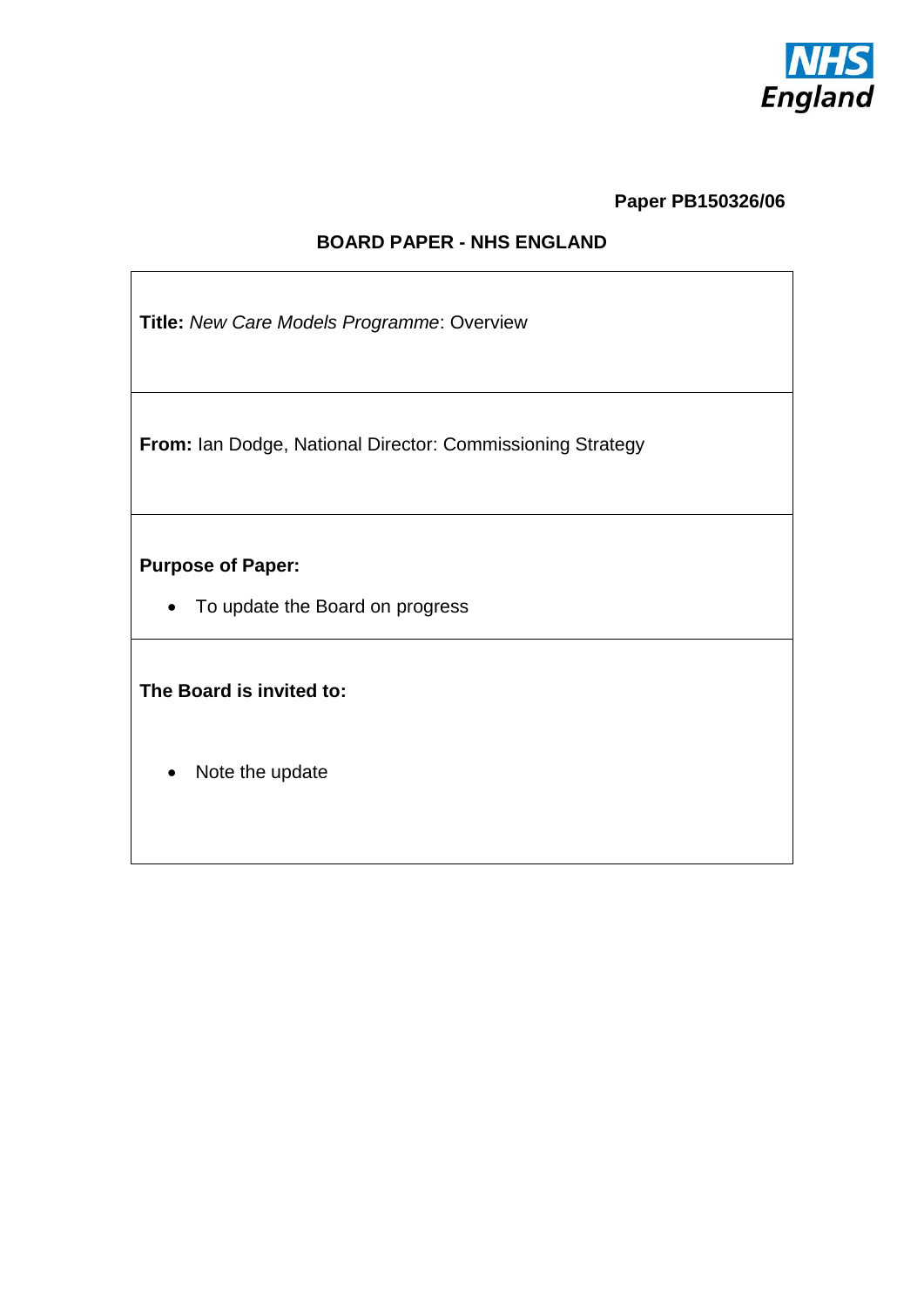## *The New Care Models Programme***: Overview**

1. The New Care Models Programme is now up and running. At the second meeting of New Care Model Board, 29 Vanguard systems and sites were selected as aspirant multispecialty community providers (MCP); primary and acute care systems (PACS); and achievers of enhanced health in care homes.

#### **Principles**

2. Led by the commitment to patients and populations made in the Five Year Forward View, the New Care Models programme and its partners have defined some key principles for the programme. These are:



- i. The programme will be developed with a co-design approach built with patients, and local health and care systems
- ii. It will seek to identify clear replicable models, tools, and methods, to enable subsequent scaling. It is about the Vanguard choosing to do things in common to solve their common issues, rather than developing unique solutions that are then hard to replicate elsewhere – in line with the guidance on expressions of interest issued in January 2015
- iii. It will use the transformation fund to maximise progress and pace through centralised support, especially in technical areas as well as leadership support and development for those local health and social care systems
- iv. The national package of support will be commissioned by the Vanguard rather than developed top-down
- v. It will include an evaluation process to support testing and rapid learning
- vi. There will be an agreed Memorandum of Understanding and mutual commitment to delivery on the ground, and a commitment to value for local people
- vii. The development programme will be rigorous. Moving from being an "aspirant MCP" or "aspirant PACS" to an actual MCP or PACS, will be difficult, because it will mean that major changes have been made. Not all the Vanguard may succeed at the same pace, and it is reasonable assume that some may choose to drop out of the programme
- viii. The programme will share early and continuous learning with the whole national health and care system through a wider community of support. The tools and products developing and used by the Vanguard will be made available for others at the same time they are available for the Vanguard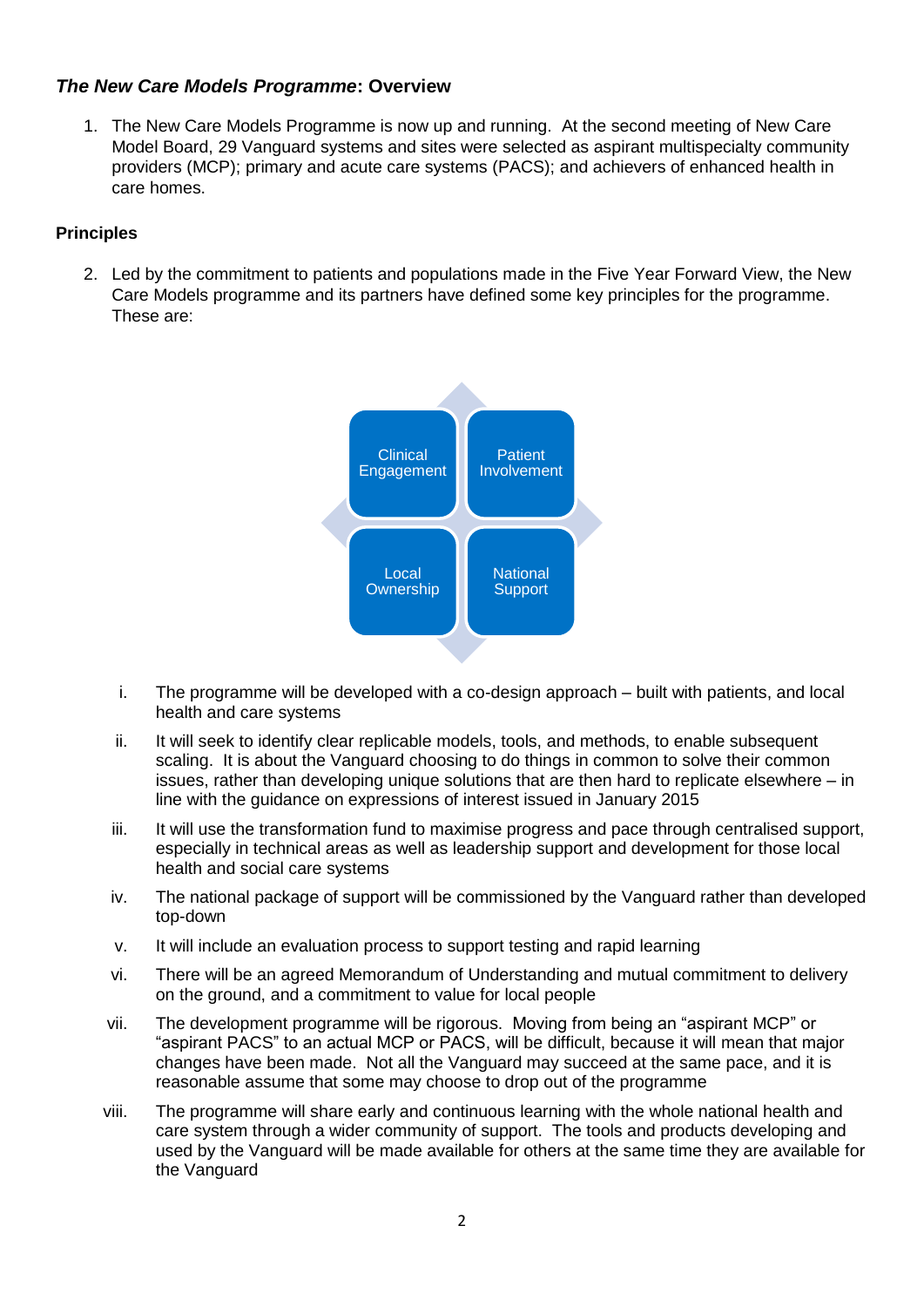- 3. In the next year, the New Care Models Programme through a number of local vanguard systems will prototype new approaches for care design and delivery that have been developed to meet the needs of local populations.
- 4. All of these models aim to make health, care and support services more accessible, more responsive and more effective for patients, improving both their experiences and their outcomes. This could mean fewer trips to hospitals as more specialists hold clinics local surgeries, one point of call for family doctors, pharmacists and other primary care professionals, community nurses, social and mental health services, or access to blood tests, dialysis or services such as renal dialysis or chemotherapy closer to home.
- 5. The New Care Models Programme will work through coordinated national and regional support to help accelerate the implementation of these locally owned and community focused models. This support will facilitate clinical innovation and more coordinated person-centred care, as well as learning and benefiting from greater and more responsive citizen and community engagement.

#### **Selecting prototype systems - the Vanguard**

- 6. In undertaking the selection process, it was important to adhere to the early principles of the programme and to the standards of the new partnership across agencies and with patients to which we had committed. The following principles for the selection process were agreed across the programme's lead partners and by the New Care Models Board:
	- i. The process would be as transparent as possible;
	- ii. Patients and clinicians would be engaged throughout;
	- iii. Regional teams would be invited to provide local insights;
	- iv. Additional insight will be sought from a wide range of partners, including the national NHS bodies, NHS IQ, and think tanks ;
	- v. Final decisions would be based on a judgement that incorporated fit with the published selection criteria, and took into account all evidence received throughout the process.
- 7. In January-February 2015 there was an open and well-publicised application process for expressions of interest in joining the programme, which resulted in 269 local teams of doctors, nurses, social care, voluntary sector and other health professionals putting forward their plans as to how care could be transformed for the better in their area, from Cornwall to Northumberland. The volume of interest exceeded our expectations.
- 8. Every submission was thoroughly reviewed, with reviewers including clinicians, patients and representatives from the community, and colleagues from local government. Following this review, 63 local systems were invited to workshops with fellow applicants and invested observers to work through their plans, provide peer challenge and consider their areas for support and development. Also invited were patient and voluntary sector colleagues, think tanks, improvement specialists and national bodies. Following a period of online voting and reviewing in-depth feedback from expert observers, 29 sites were selected by the New Care Models Board of national partners for the initial vanguard cohort. These systems and a map of their locations are shown in Annex 1.
- 9. The national workshops held in March 2015 were not just an opportunity to assess proposals from local systems. They were also about starting the development of the programme, with four workshops focusing on the building blocks of achieving sustained transformational change:
	- i. capability for change;
	- ii. engaging communities;
	- iii. creating the right incentives;
	- iv. Successful measurement.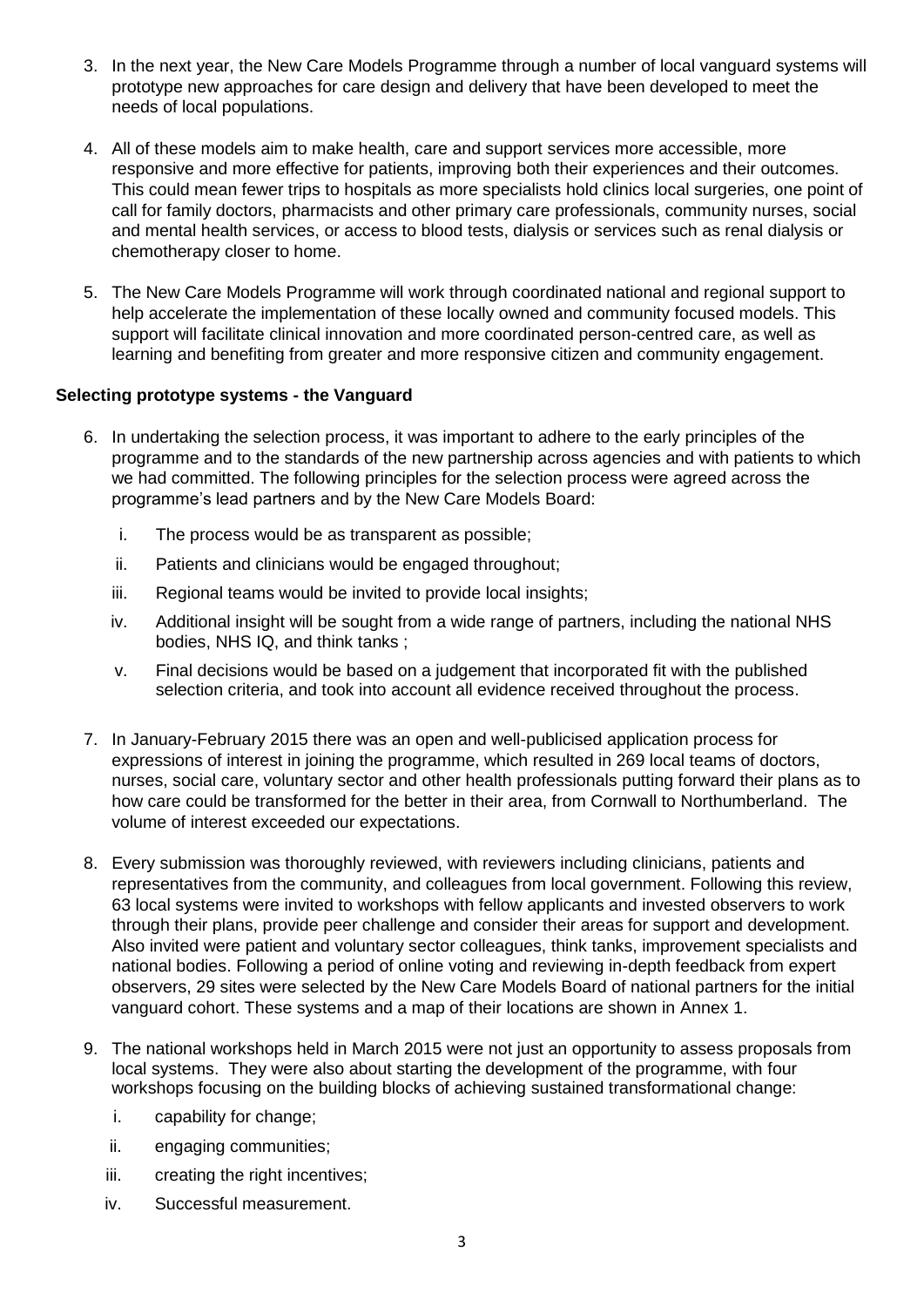10. At these workshops each participant system was asked to give their view of what support would be most beneficial for the programme, beginning to identify those key blocks that we often hear from our frontline teams are their barriers to improvement, whether it be the financial flows, legal contracts, competition requirements or challenges of real-time evaluation and getting the evidence for what works – learning from these sessions will form a core part of the programme in 2015/16 and support the principle of local ownership with a co designed programme.

## **Choosing the cohort**

11. The success of the New Care Models programme will not just be shown by delivery of new prototype systems in 29 initial locations, but only through a nation-wide commitment to learn from the transformational and transactional challenges these systems will test and overcome for the benefit of patients and population; delivering measurably better outcomes, experience and value. Each vanguard system was given the opportunity of casting their vote for the system that they felt had the best chance of success in delivering the new care models with the final initial cohort of vanguards generated using this significant input and insight from local health and social care leaders, clinicians, patients and third sector colleagues, as well as local government, NHS England, NHS Trust Development Authority, Monitor and other national agencies.

### **Enabling Local Delivery – Support beyond the "Vanguard"**

- 12. The majority of applications received through the New Care Models Vanguard application process were strong and well-developed, demonstrating a high level of ambition, a good understanding of population needs, a clear vision for improvement, effective partnership working and an emerging plan of how to achieve their local vision.
- 13. At this point the programme is taking forward a very focused group of sites that have the specific criteria to be tested within each new care model. There is no doubt that some of the other sites and systems that do not form the Vanguard will be just as successful. We strongly encourage applicants to progress with their vision and plans, and make use of the learning and products developed nationally with the Vanguard – to form an "unofficial Vanguard" running in parallel at the same pace.
- 14. The national bodies will have limited capability to help every part of the country at the same time. Nonetheless, we will seek to provide advice and support across as many local health economies committed to change as possible, and to encourage sustained transformation for improved outcomes and experience at a population level through an emerging programme of wider support, facilitated by colleagues at the Kings Fund and Health Foundation.

### **Next Steps for the programme**

15. Over coming weeks, the programme team will be carrying out an intensive 360 degree review of every vanguard, understanding their plans in more detail, challenges and need for help, with a view to agreeing a bespoke package for each site, agreed through a memorandum of understanding. This will be supported by also bringing systems together to develop the different national cohorts and develop national support offers. We will also aim to build communities of support across the NHS, sharing good practice and accelerating the scale of change more broadly, whilst not diluting the focus and thus the impact for patients, through the vanguard programme itself

#### **Ian Dodge, National Director, Commissioning Strategy**